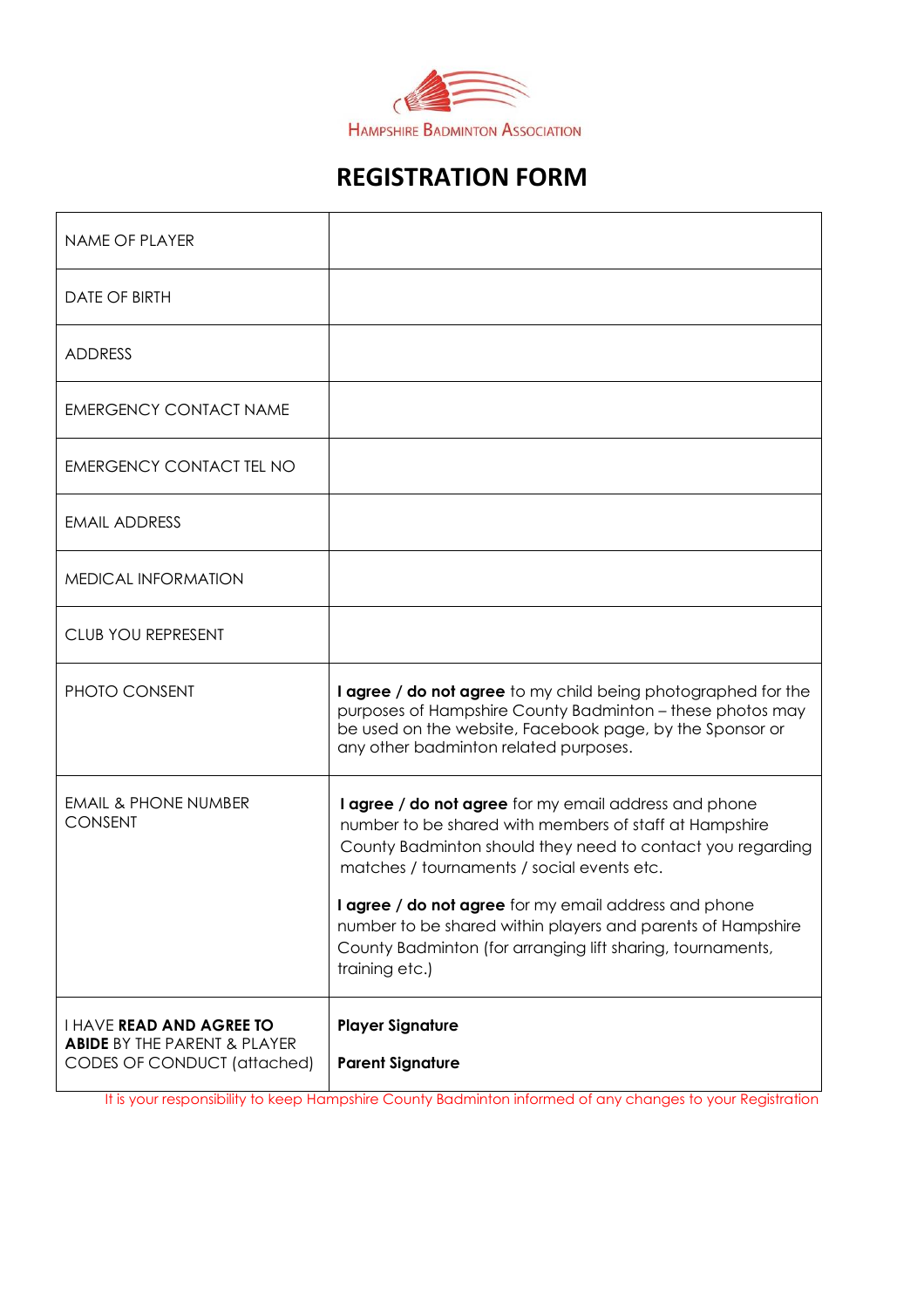

# **Code of Conduct for Players**

# **Who does this apply to?**

The Players Code of Conduct applies to all individuals participating in badminton as a player at every level. If the code is breached and reported, all complaints and allegations will be acted upon according to the Badminton England Disciplinary Regulations and/or Child Protection Disciplinary Procedures.

# **Players will:**

- **A** Show respect for and treat everyone equally regardless of age, ability, gender, race, religion, ethnic origin, social status or sexual orientation. Everyone has the right to be protected from abuse
- $\bullet$  Respect the rights, dignity and worth of every person within the context of badminton
- $\bullet$  Play within the laws of the game and respect all officials and their decisions
- Accept the referee's decision without question or complaint (let your captain or coach ask the necessary questions)
- $\blacktriangle$  Help injured players and opponents
- $\triangle$  Take personal responsibility to ensure that they are suitably insured for their activities
- $\triangle$ . Wear appropriate clothing for playing badminton during training and competition
- Applaud good performance and efforts from all individuals and teams.
- $\triangle$  Congratulate all participants on their performance regardless of the game's outcome
- $\triangle$  Keep to agreed times for training and competitions, and inform the appropriate person if they need to withdraw or cannot avoid being late

#### **Players will NOT:**

- $\blacktriangle$  Smoke, consume alcohol or illegal substances in a space that might be seen as inappropriate
- $\bullet$  Use any language /gestures that may cause offence to anyone on the grounds of their age, ability, sex, disability, race, background, gender status or sexual orientation
- **A** Condone behaviour that contravenes the Badminton England Codes of Conduct or prohibited practice
- **L** Use illegal or dangerous tactics
- **A** Ridicule or shout at other players for making a mistake or losing a game
- **A** Use social or any other electronic media to publicly criticise any other player or official involved in the game of badminton or otherwise bring the sport into disrepute through inappropriate communications